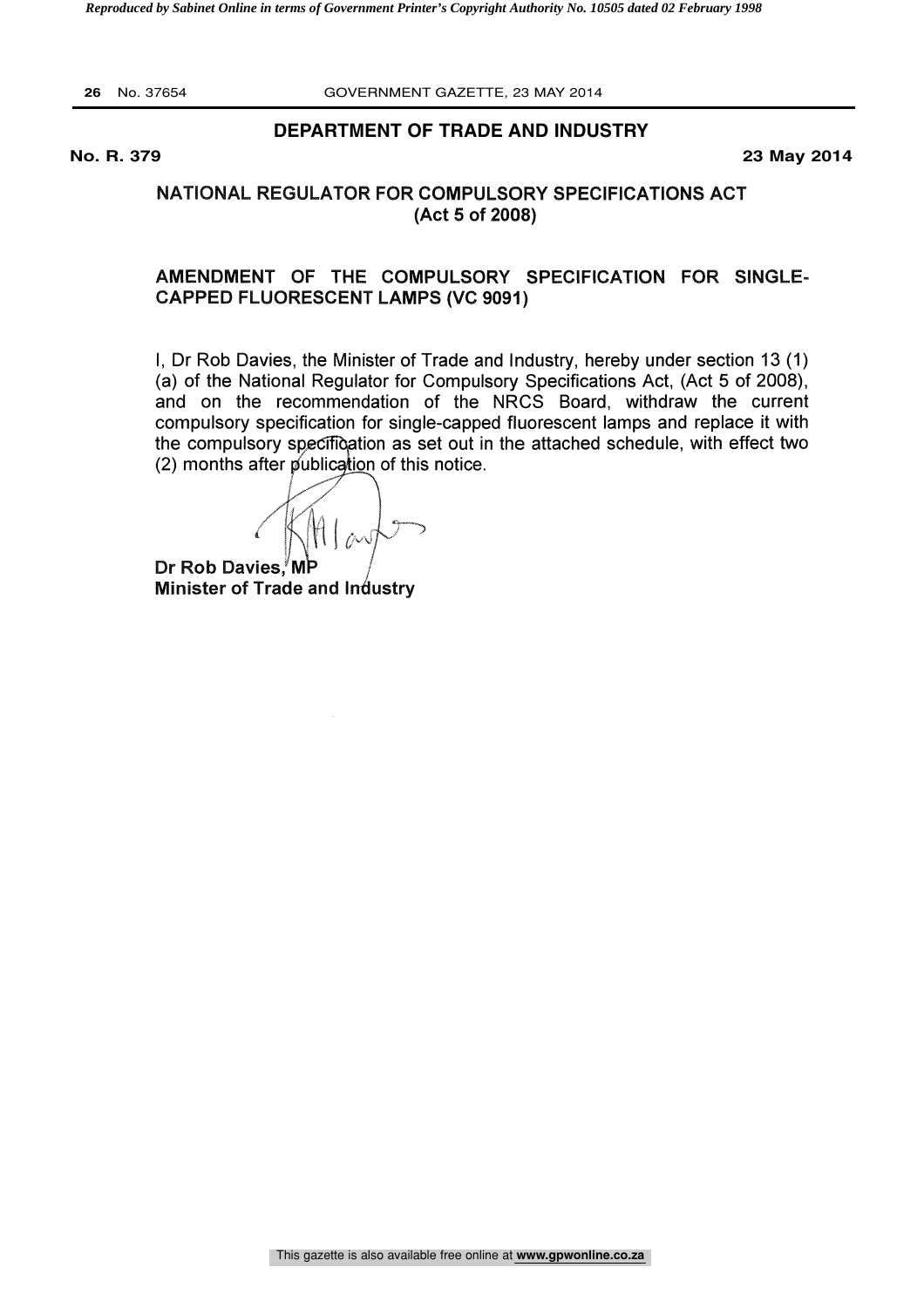STAATSKOERANT, 23 MEI 2014 **No. 37654 27** 

## **SCHEDULE**

# AMENDED COMPULSORY SPECIFICATION FOR SINGLE-CAPPED FLUORESCENT LAMPS (VC 9091)

### <sup>1</sup> Scope

- 1.1 This compulsory specification covers the safety, efficacy performance, life and interchangeability requirements for single-capped tubular fluorescent lamps with integrated means for controlling starting and stable operation (self-ballasted lamps) and non-self-ballasted single-capped tubular fluorescent lamps, intended for general lighting purposes that have:
	- a rated wattage up to 60W  $\bullet$
	- a rated voltage of 100 to 250 V a.c.; and
	- 2G7, 2GX7, GR8, 2G10, G10q, GR10q, GX10q, GY10q, 2G11,  $\bullet$ 2GX11,GR14q, G23, GX23, G24, GX24,GX24q, G24d, GX32, and Edison screw or Bayonet caps.
- 1.2 The following lamps intended for general lighting purposes are excluded from the lamp efficacy requirement in ANNEX AA of SANS 60969:
	- Coloured lamps; and
	- Reflector lamps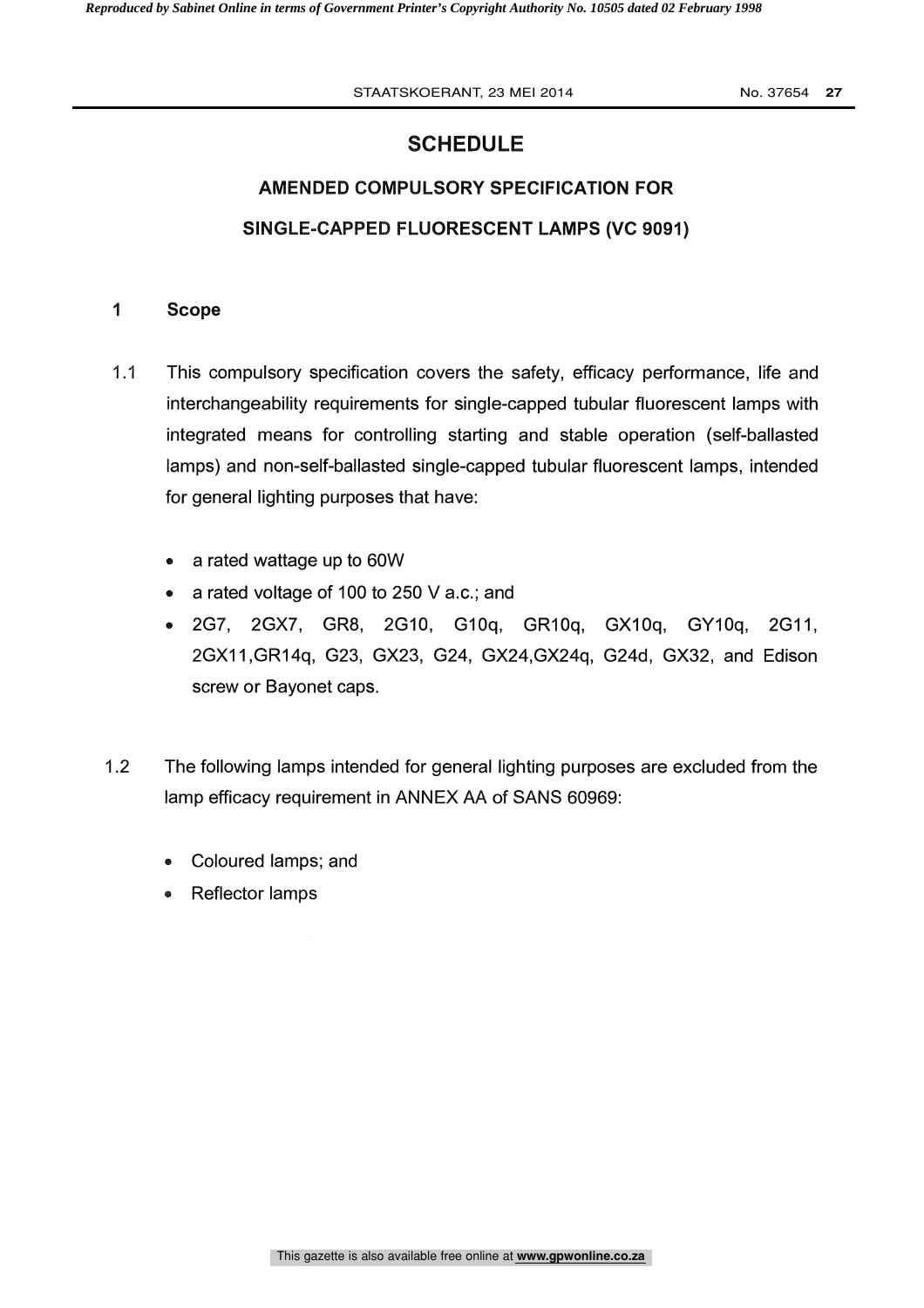#### 2 DEFINITIONS

- 2.1 For the purpose of this compulsory specification the definitions in SANS 60968: Self-ballasted lamps for general lighting purposes, shall apply.
- 2.2 In addition the following definitions shall apply:
- 2.2.1 Applicant: the manufacturer or importer seeking approval of single-capped fluorescent lamps. The applicant shall be an existing legal entity within the Republic of South Africa.
- 2.2.2 Approval: confirmation by the NRCS that a particular single-capped fluorescent lamp type satisfies the requirements of this compulsory specification.
- 2.2.3 Conformity of production: proof that single-capped fluorescent lamps have been manufactured to the approved design and continue to comply with the requirements of this compulsory specification.
- 2.2.4 Proof of conformity: documented evidence of conformity with the requirements of this compulsory specification.
- 2.2.5 **NRCS:** the National Regulator for Compulsory Specifications as established by the National Regulator for Compulsory Specifications Act, 2008 (Act No. 5 of 2008).
- 2.2.6 Valid certificate of conformity: a copy of an original certificate of conformity.
- 2.2.7 Valid test report: a copy of an original test report.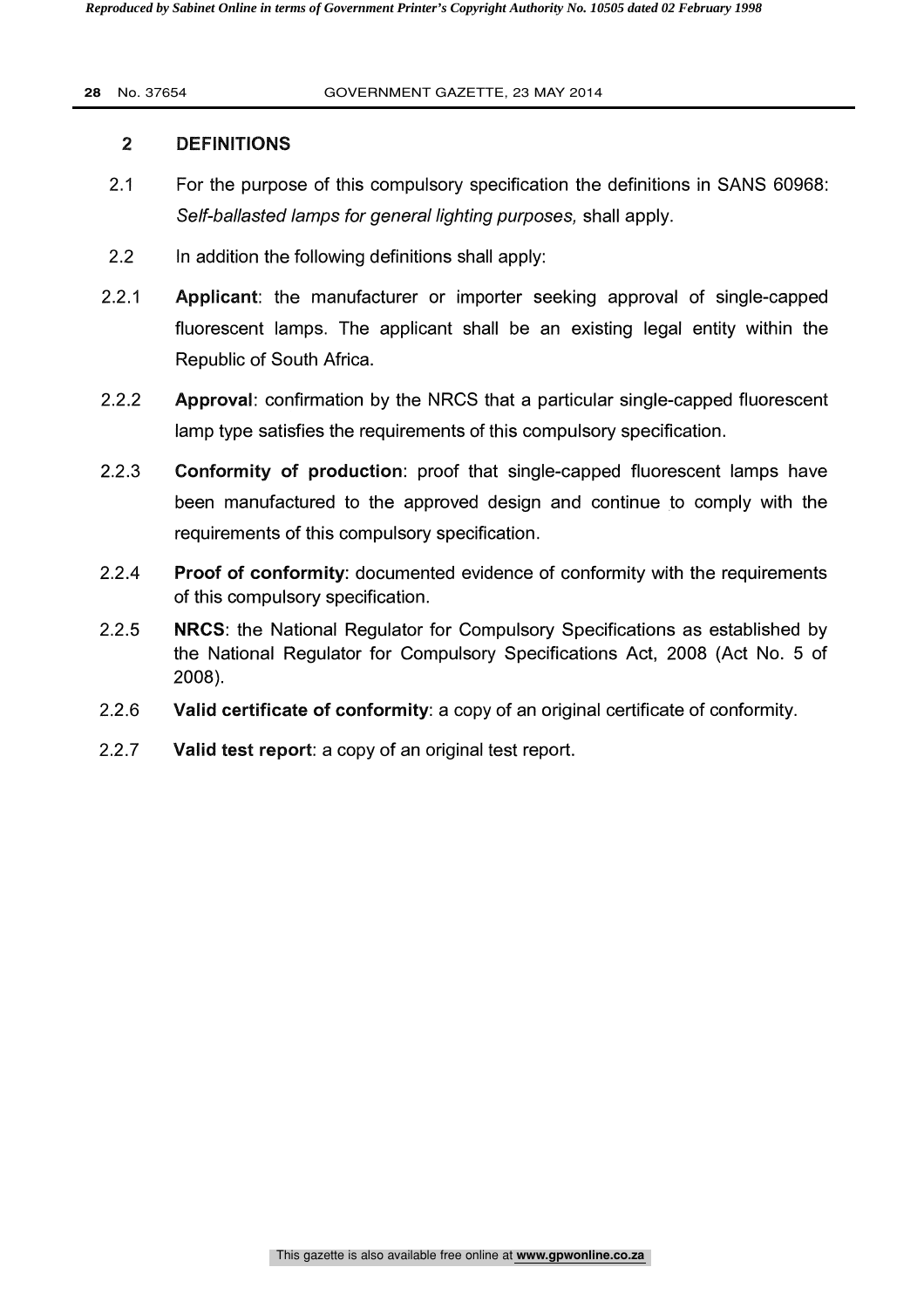#### 3 REQUIREMENTS

- 3.1 Single-capped (self-ballasted) fluorescent lamps for general use when supplied by single phase mains current, shall be rated at the national standard low voltage, i.e. 230 V a.c. single phase, 50 Hz, or shall have a rated voltage range that includes 230 V a.c.
- 3.2 Single-capped fluorescent lamps shall comply with the safety requirements of SANS 61199, Single -capped fluorescent lamps safety specifications or SANS 60968, Self-ballasted lamps for general lighting services - Safety requirements, and with the requirements for efficiency of lamps given in Annex AA of SANS 60901, Single-capped fluorescent lamps - Performance specifications or Annex AA of SANS 60969, Self-ballasted lamps for general lighting services performance requirements.
- 3.3 The manufacturer or importer shall apply to the NRCS for approval of every type and model of single-capped fluorescent lamp before offering it for sale, in accordance with the requirements of Annex A.
- 3.4 The manufacturer and/or importer shall inform the NRCS of any change in design or components affecting any mandatory requirement the NRCS may, at its discretion, demand the submission of fresh evidence of conformity or a new application for approval.
- 3.5 The manufacturer and/or importer shall on request provide the NRCS within five (5) working days with satisfactory proof of conformity in respect of any singlecapped fluorescent lamps included in the scope of this compulsory specification.
- 3.6 The manufacturer and/or importer shall on request provide the NRCS within five (5) working days with satisfactory proof of production with requirement 6 of this compulsory specification.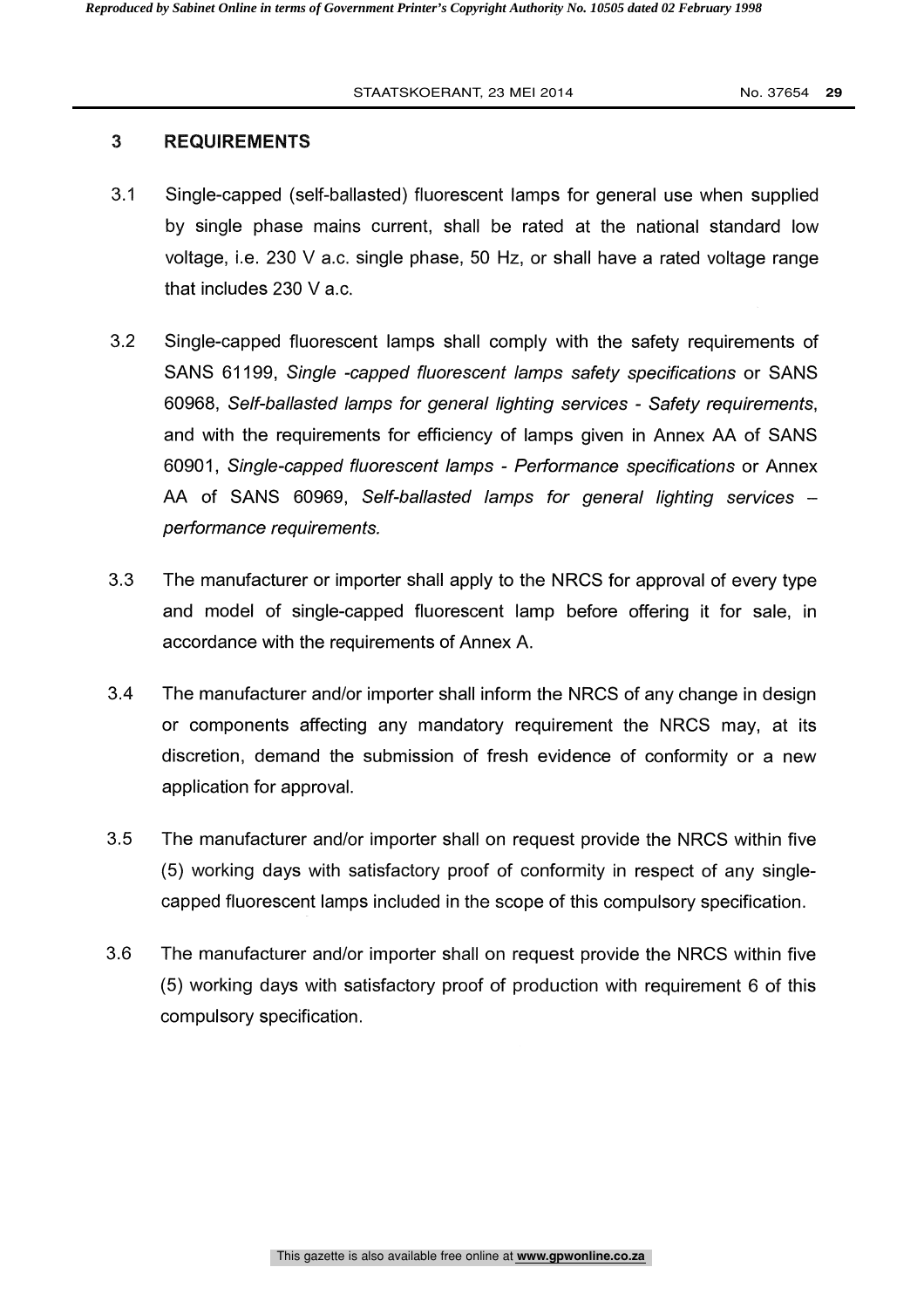3.7 Failure to provide such proof shall constitute reasonable grounds for suspicion of non-compliance with the requirements of this compulsory specification.

#### 4 EQUIVALENCE OF STANDARDS

Standards issued by different standardization bodies such as ISO, IEC and EN, will only be accepted if it is proven, in the form of a declaration report from an accredited conformity assessment body, to be technically equivalent to the relevant South African National Standard. The applicant shall be responsible for obtaining such a declaration report. Proof of conformity with such a standard shall be accepted as conformity with the corresponding South African National Standard.

#### 5 CONFORMITY TO REFERENCED STANDARDS

- 5.1 For the purposes of this compulsory specification, a new edition of a referenced standard shall become effective six (6) months from the date of publication as a South African National Standard.
- 5.2 New products, or products resubmitted for approval because of a change in design or materials shall in all cases be evaluated against the requirements of the latest edition of any referenced standard.
- 5.3 When a new edition of a referenced standard is published, approvals of products in accordance with the previous edition of that standard shall remain valid for five years unless decided otherwise by the Minister.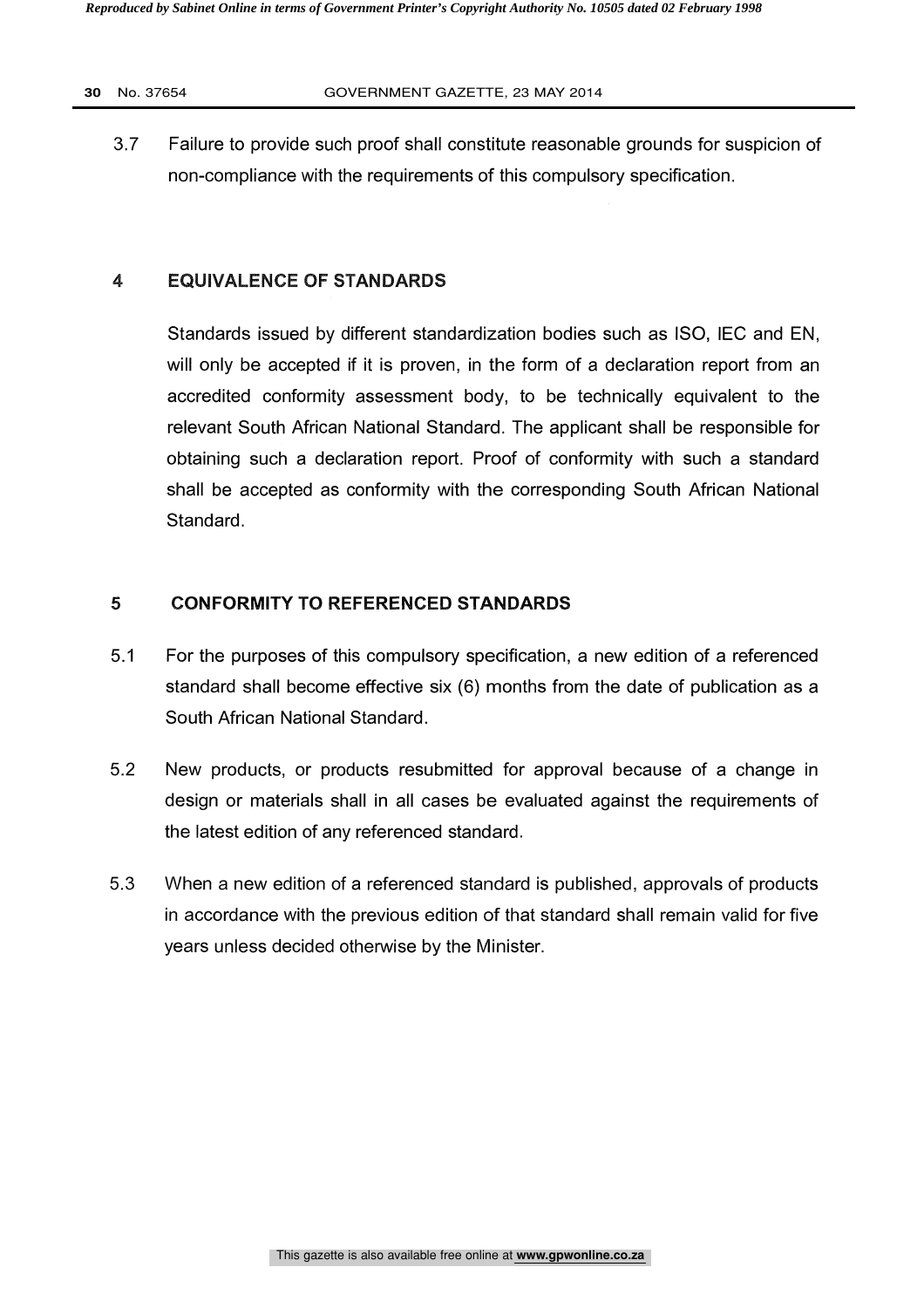#### 6 EVIDENCE OF CONFORMITY

The following forms of evidence shall be submitted to the NRCS as proof of conformity with the requirements of this compulsory specification:

- 6.1 Valid test reports and valid certificate of conformity (where applicable) shall be in IEC format or any equivalent format acceptable to the NRCS and issued by an appropriately accredited and internationally recognized body being a member of an IAF/ILAC mutual recognition scheme.
- 6.2 The manufacturer shall appoint a product certification body recognized by the NRCS and that is accredited, or otherwise accepted, by an internationally recognized body being a member of an IAF/ILAC/IECEE mutual recognition scheme, to certify the conformity of the single-capped fluorescent lamps with all the requirements of this compulsory specification.
- 6.3 The certification system administered by the product certification body in 6.2 shall include testing of the products and assessment of the quality system of the manufacturer. Surveillance of the quality system shall be conducted and samples of single-capped fluorescent lamps of each type intended to comply with the requirements of this compulsory specification, shall be taken from the point of production and shall be assessed for on-going conformity.

#### The certification system shall include the following:

- a) samples from the point of production requested by the certification body;
- b) determination of the characteristics of the samples by testing;
- c) initial assessment of the production process and quality system;
- d) evaluation of the test reports;
- e) decision on certification of the manufacturer;
- f) granting certification to the manufacturer;
- g) surveillance of the production process and quality system, and
- h) surveillance by testing of samples from the factory or the market.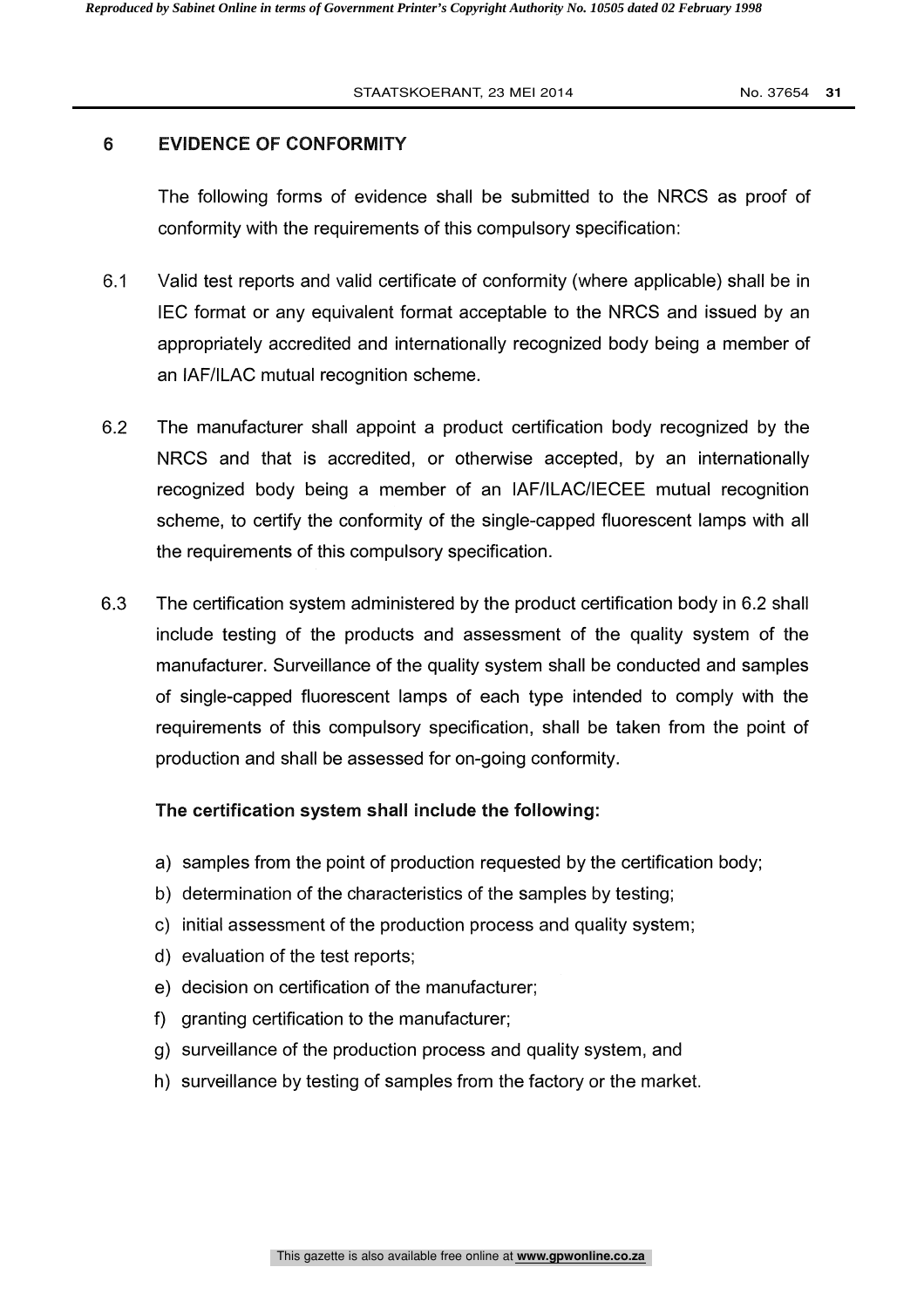A system 5 product certification contemplated in ISO/IEC Guide 67, Conformity assessment-Fundamentals of product certification, which covers the above mentioned certification system, shall be deemed to comply with this requirement.

- 6.4 The certification scheme shall not permit any deviation from the compulsory requirements.
- 6.5 The manufacturer and certification body shall immediately inform the NRCS of any deviation from the mandatory requirements.
- 6.6 In the event that non-conforming products are discovered the manufacturer and/or importer shall immediately recall them and inform the NRCS accordingly.
- 6.7 Evidence of conformity shall be traceable to the specific model and type of single-capped fluorescent lamp in question.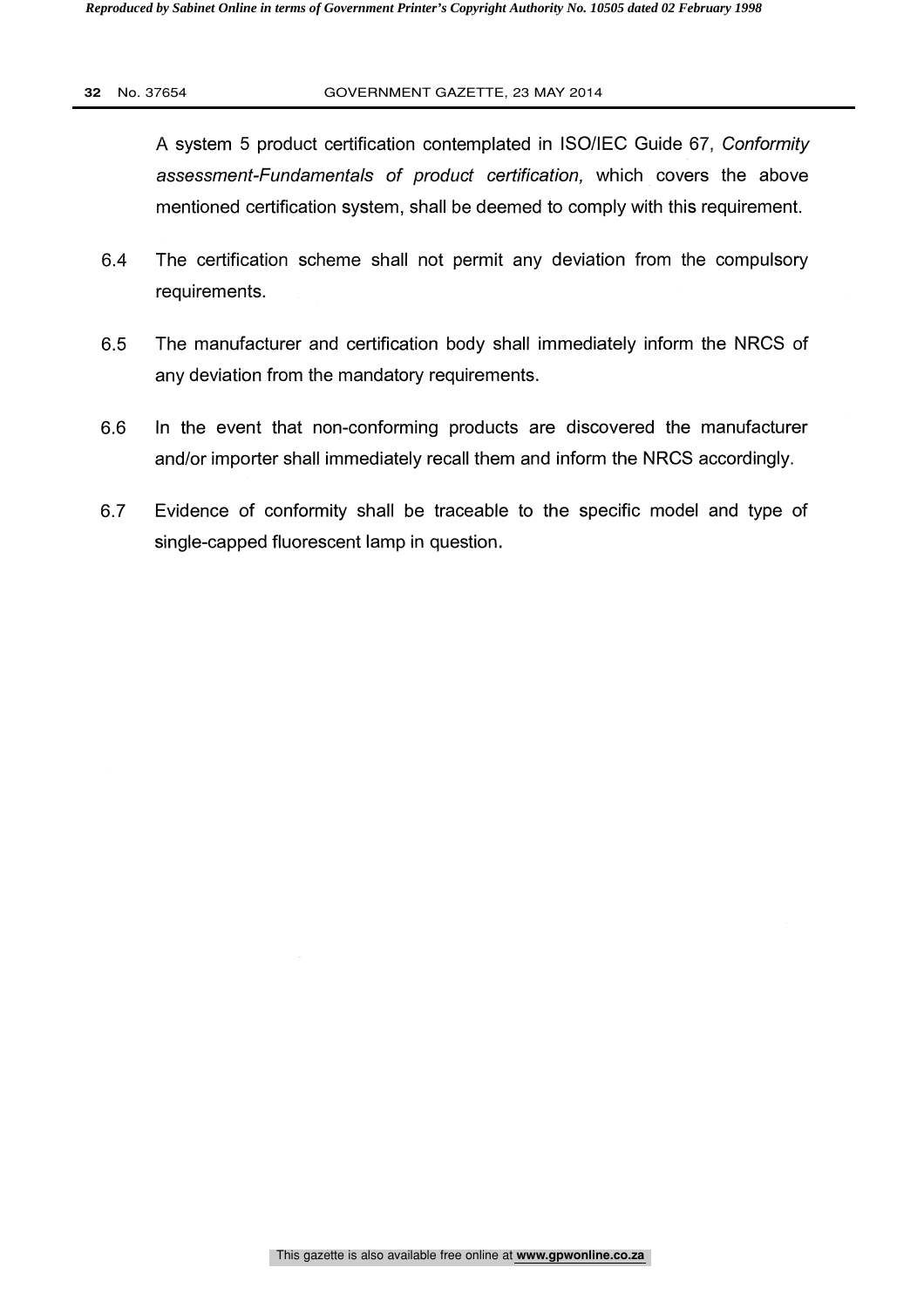#### STAATSKOERANT, 23 MEI 2014 **No. 37654 33**

#### ANNEX A

### APPROVAL OF SINGLE-CAPPED FLUORESCENT LAMPS

#### A.1 APPLICATION FOR APPROVAL

An application for approval of each type of single-capped fluorescent lamp (see definition 2.1) shall include:

- A.1.1 Details of each type of single-capped fluorescent lamp for which approval is sought and the standard(s) to which it is claimed to conform;
- A.1.2 Details of the manufacturing plant(s) in which the single-capped fluorescent lamps are produced;
- A.1.3 For new applications, proof of conformity, with all the requirements of the relevant compulsory specification, issued less than 36 months before the date of submission to the NRCS. The proof of conformity shall include the following:
	- a) A full valid test report confirming compliance with SANS/IEC 60968 and to Annex AA of SANS 60969 for the type of single-capped fluorescent lamps for which approval is sought, or a full valid test report confirming compliance with SANS/IEC 61199 and to Annex AA of SANS 60901 for the type of single-capped fluorescent lamps for which approval is sought.
	- b) A product certificate issued by a competent body contemplated in requirement 6.2 that confirm product certification (see requirement 6.3) of the single-capped fluorescent lamps for which approval is sought.